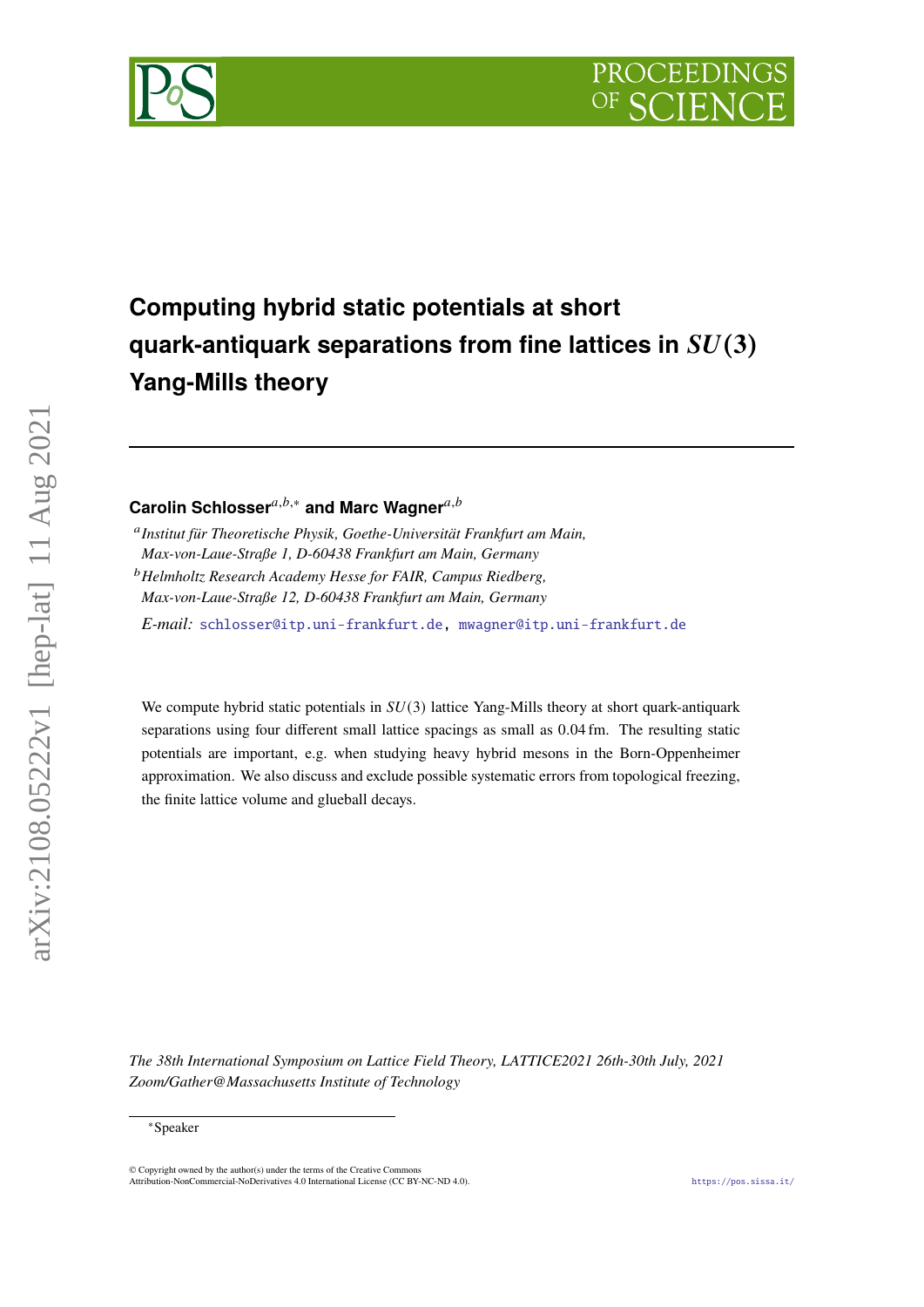## **1. Introduction**

Hybrid static potentials represent the energy of an excited gluon field in the presence of a static quark and a static antiquark as a function of their separation and are, thus, closely related to heavy hybrid mesons. The gluonic excitation contributes to the quantum numbers of the meson such that also exotic combinations of  $J^{PC}$  are possible, which can not be studied with the constituent quark model. Exotic mesons as well as gluonic excitations are currently an active field of experimental and theoretical investigation (for reviews cf. e.g. [\[1–](#page-5-0)[6\]](#page-5-1)).

The masses of heavy hybrid mesons with heavy bottom and charm quarks can be computed e.g. in the Born-Oppenheimer approximation  $[7-11]$  $[7-11]$ . In a first step, the heavy quarks are considered as static and the energy of the gluonic field can be obtained with lattice gauge theory. In a second step, the radial Schrödinger equation for the relative coordinate of the heavy quark-antiquark pair is solved with a parametrization of the lattice data for the corresponding hybrid potential. The resulting energy eigenvalues are directly related to masses of heavy hybrid mesons.

Moreover, lattice field theory results for hybrid potentials are important as input for effective field theories, where the lattice results at short distances are required to fix matching coefficients of potential Non-Relativistic QCD (pNRQCD) [\[12](#page-6-0)[–15\]](#page-6-1).

In this work, we compute hybrid static potentials in  $SU(3)$  lattice gauge theory at four different lattice spacings  $a = 0.040$  fm,  $0.048$  fm,  $0.060$  fm and  $0.093$  fm, which include significantly smaller lattice spacings than used in previous works, e.g. in Refs. [\[7,](#page-5-2) [8,](#page-5-4) [11,](#page-5-3) [16–](#page-6-2)[21\]](#page-6-3). We present lattice field theory results for the ordinary as well as the two lowest hybrid static potentials at quark-antiquark separations as small as  $r \approx 0.08$  fm and discuss and exclude possible sources of systematic errors such as effects from the finite lattice size, topology freezing and glueball decays.

## **2. Hybrid static potentials**

Quantum numbers of (hybrid) static potentials are the following:

- $\Lambda = \Sigma (= 0), \Pi (= 1), \Delta (= 2), \dots$  denotes non-negative integer values of the total angular momentum with respect to the quark-antiquark separation axis.
- $\eta = g, u$  describes the even (g) or odd (u) behavior under the combined parity transformation and charge conjugation,  $\mathcal{P} \circ \mathcal{C}$ .
- $\epsilon = +, -$  is the eigenvalue of a reflection  $\mathcal{P}_x$  along an axis perpendicular to the quark-antiquark separation axis. Hybrid static potentials with  $\Lambda \geq 1$  are degenerate with respect to  $\epsilon$ .

The ordinary static potential is labeled by  $\Lambda_n^{\epsilon} = \Sigma_{\epsilon}^{+}$ , while the two lowest hybrid static potentials have quantum numbers  $\Pi_u$  and  $\Sigma_u^-$ .

Hybrid static potentials are computed from Wilson loop-like correlation functions with nontrivial spatial transporters, i.e. different from a straight line. In particular, to excite gluons with quantum numbers  $\Pi_u$  and  $\Sigma_u^-$ , we employ the creation operators  $S_{\text{III},1}$  and  $S_{\text{IV},2}$ , respectively, which are defined in Table 3 and Table 5 of Ref. [\[11\]](#page-5-3), where the creation operators are discussed in detail.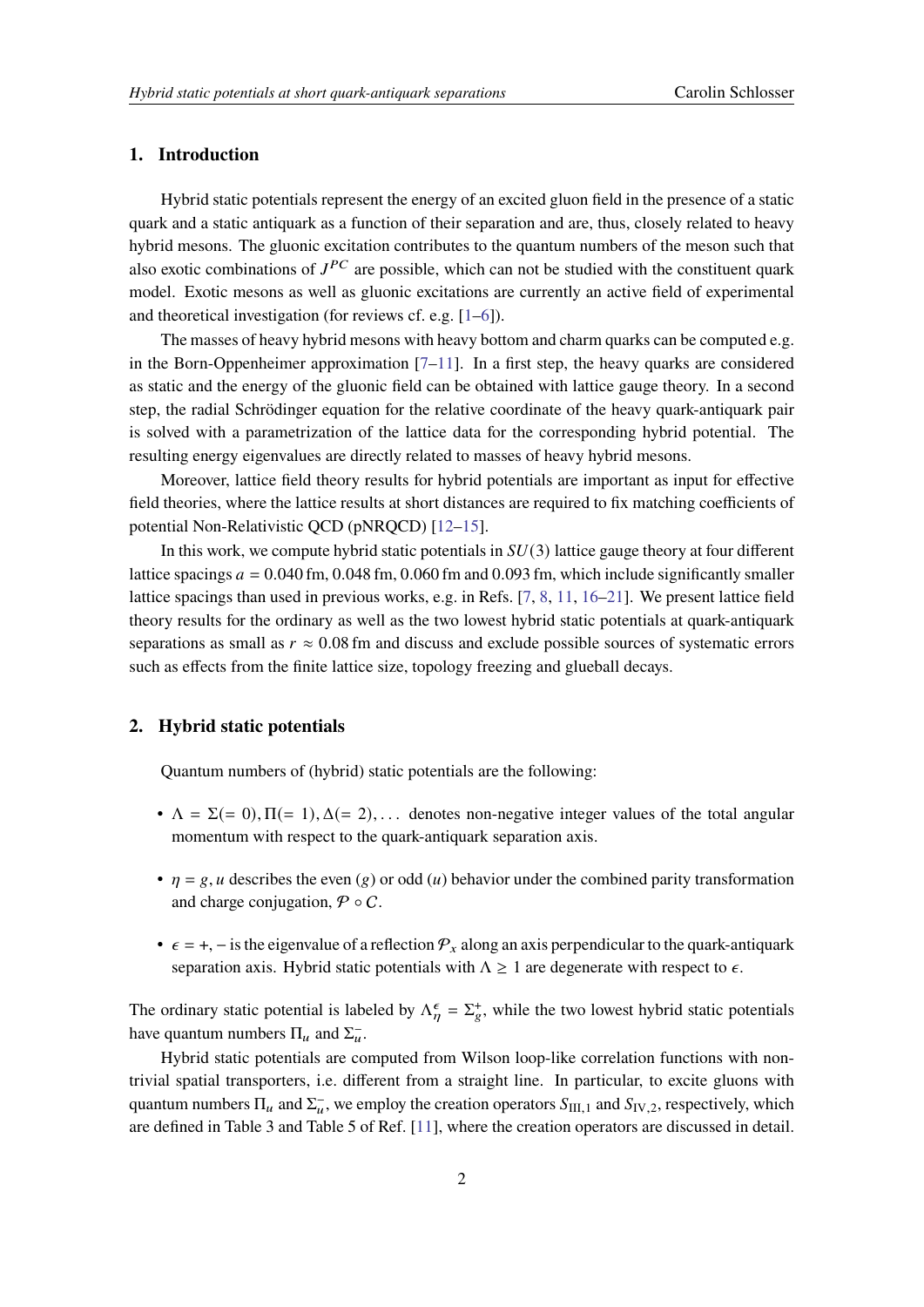## **3. Numerical results**

## **3.1 Lattice setup**

All computations were performed on  $SU(3)$  gauge link configurations, which were generated with a Monte Carlo heatbath algorithm with the standard Wilson plaquette action using the CL2QCD software package [\[22\]](#page-6-4). In addition, we used the multilevel algorithm [\[23\]](#page-6-5) to achieve an error reduction in the correlation functions. We generated four ensembles with gauge couplings  $\beta = 6.000$ , 6.284, 6.451 and 6.594, which correspond to lattice spacings  $a \approx 0.093$  fm, 0.060 fm, 0.048 fm and 0.040 fm, respectively, when using a parametrization of  $\ln(a/r_0)$  from Ref. [\[24\]](#page-6-6) and setting  $r_0 =$ 0.5 fm. The physical lattice volume is the same for each ensemble, i.e.  $L^3 \times T \approx (1.2 \text{ fm})^3 \times (2.4 \text{ fm})$ .

The (hybrid) static potentials are obtained from plateaus of the corresponding effective potentials. Contaminations by excited states were minimized by the use of optimized creation operators from Ref. [\[11\]](#page-5-3), where the optimization was performed at a lattice spacing equal to our coarsest lattice spacing,  $a = 0.093$  fm. For the finer lattice spacings we adjust the spatial extent in lattice units to keep the physical size constant. Moreover, we applied an optimized number of APE-smearing steps (see e.g. [\[25\]](#page-6-7)) with  $\alpha_{\text{APE}} = 0.5$  on the spatial gauge links, i.e.  $N_{\text{APE}}$  was increased with decreasing lattice spacing.

Furthermore, we define (hybrid) static potentials as functions of tree-level improved separations, which reduces lattice discretization effects particularly at small  $r/a$  [\[24,](#page-6-6) [26\]](#page-6-8).

## **3.2 Hybrid static potentials**

In Figure [1,](#page-3-0) we present our lattice results for the ordinary static potential  $\Sigma_g^+$  and the two lowest hybrid static potentials  $\Pi_u$  and  $\Sigma_u^-$  for all four different lattice spacings as functions of the quark-antiquark separation  $r$ . We show static potentials at separations as small as  $0.08$  fm, which corresponds to twice the smallest lattice spacing, as discretization effects are expected to be non-negligible for  $r < 2a$ . The lattice results for the hybrid static potentials from our fine lattice spacings show the  $1/r$ -upward curvature as it is predicted by weakly-coupled pNRQCD at small  $r$ [\[12,](#page-6-0) [27\]](#page-6-9). Our results also indicate the degeneracy in the short distance limit, as it is expected for the two lowest hybrid static potentials.

Parametrizations of our lattice results for the static potentials will be discussed in detail in a future publication. There we also use the parametrizations for the computation of heavy hybrid meson masses in the Born-Oppenheimer approximation.

#### **4. Excluding possible systematic errors**

## <span id="page-2-0"></span>**4.1 Finite spatial lattice volume**

When performing computations at different spatial lattice volumes for gauge group  $SU(2)$  (see Ref. [\[28\]](#page-7-0)) we observed a sizable volume dependence of the ordinary static potential and hybrid static potentials, when the volume is smaller than  $\approx (1.0 \text{ fm})^3$ . For example, shrinking the spatial lattice volume below this size causes a small negative shift for the ordinary static potential  $\Sigma_g^+$ , while there is a much larger positive shift for the hybrid static potential  $\Pi_u$ . For a spatial lattice volume of  $(1.2 \text{ fm})^3$ , however, as used for the computation of the potentials shown in Figure [1,](#page-3-0) these finite volume corrections are tiny and negligible compared to statistical errors.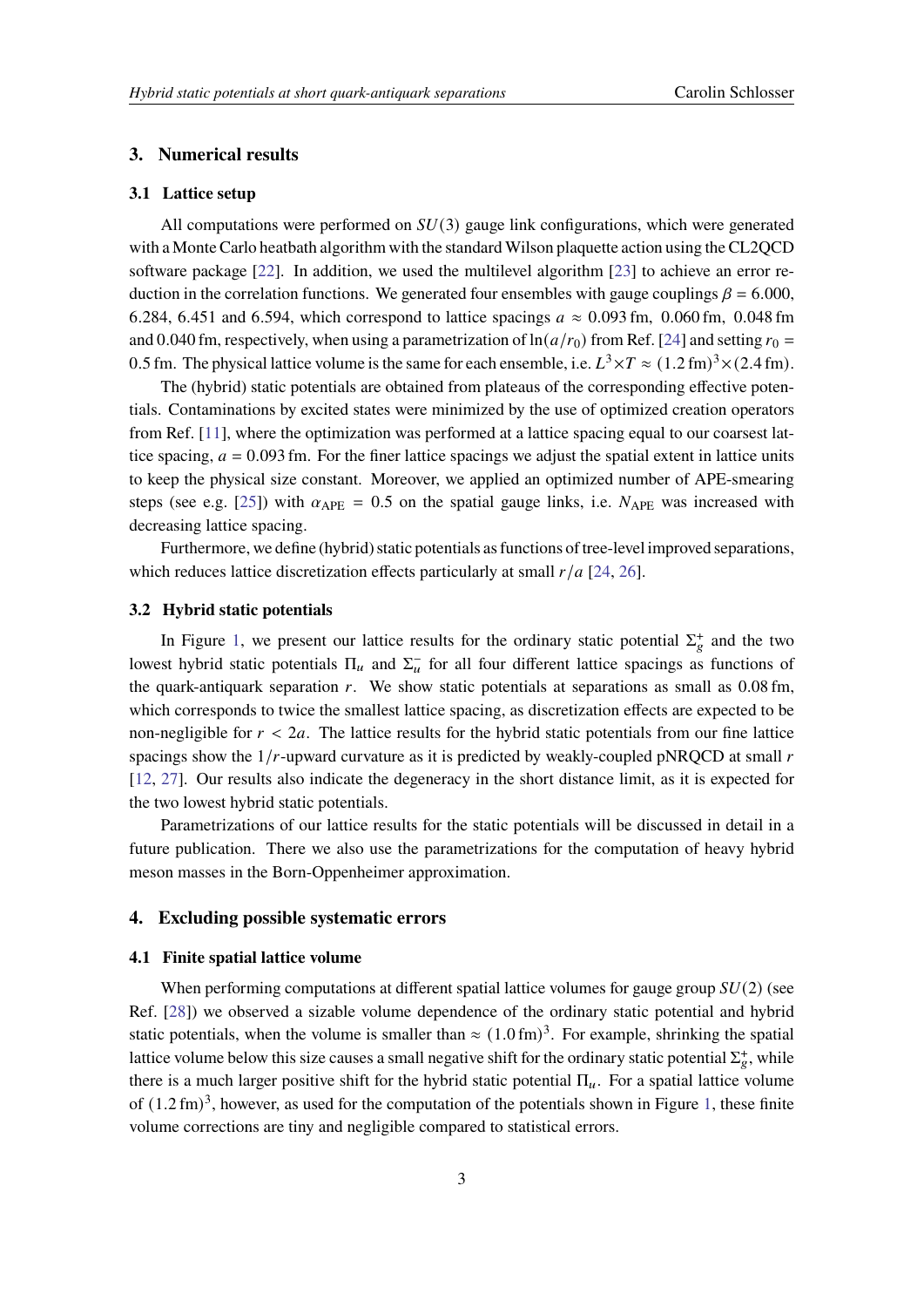<span id="page-3-0"></span>

**Figure 1:** Lattice results for the (hybrid) static potentials.

#### **4.2 Topological freezing**

Gauge field configurations can be classified according to their topological charge. *Topological freezing* denotes the problem that a Monte Carlo simulation is trapped in one of the topological sectors. The gauge link configurations generated in such a simulation do not form a representative set distributed according to  $e^{-S}$ . This problem is typically observed when using a lattice spacing a smaller than  $\approx 0.05$  fm [\[29\]](#page-7-1) and becomes more severe, when approaching the continuum limit, i.e. when further decreasing  $a$ . If a simulation is fully trapped in a topological sector, observables exhibit specific finite volume corrections in addition to those discussed in section [4.1](#page-2-0) (see e.g. Refs. [\[30](#page-7-2)[–33\]](#page-7-3)).

To check, whether our simulations suffer from topological freezing, we computed the topological charge on the gauge link configuration via a field-theoretic definition with a simple clover-leaf discretization and 4-dimensional APE-smearing [\[34\]](#page-7-4). In Figure [2,](#page-4-0) we show the topological charge as a function of the Monte Carlo time for two independent exemplary runs for two lattice spacings. One can see that the topological charge still changes frequently even at the smallest lattice spacing,  $a = 0.040$  fm. The topological charge distribution and topological susceptibility also indicate that the Monte Carlo algorithm is able to sample the gauge link configurations correctly. Using a suitable binning and several independent Monte Carlo runs we exclude that statistical errors are underestimated because of autocorrelations, which are also expected to increase with decreasing lattice spacing. In summary, the potentials presented in this work should be free of any systematic errors from topological freezing.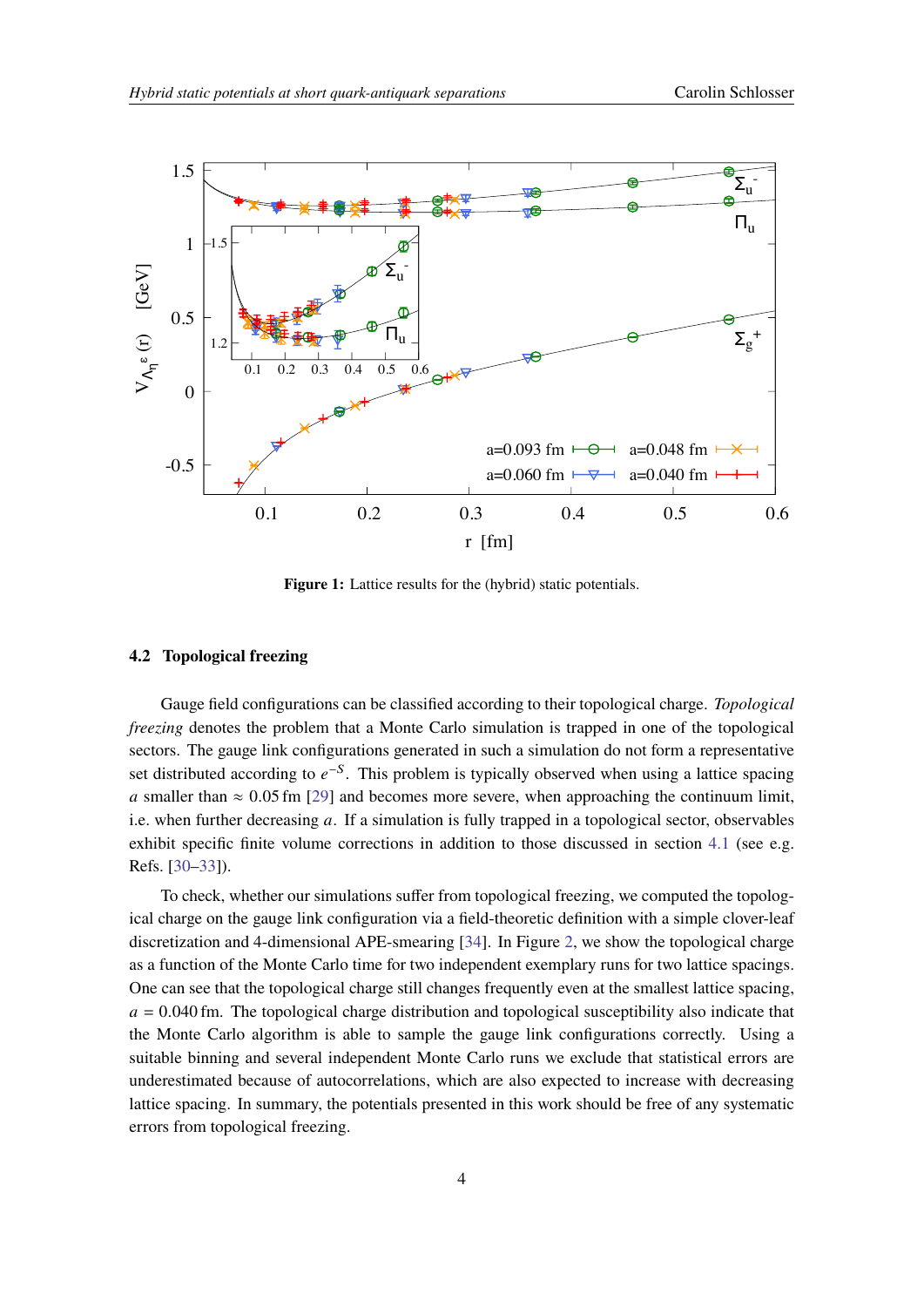<span id="page-4-0"></span>

<span id="page-4-1"></span>**Figure 2:** Topological charge as a function of the Monte Carlo time for two independent exemplary runs for two lattice spacings.



**Figure 3:** Threshold energy  $V_{\Sigma_{\epsilon}^{+}}(r) + m_{0^{++}}$  for the decay of a hybrid flux tube to the flux tube of the ordinary static potential and the lightest  $0^{++}$  glueball.

#### **4.3 Glueball decays**

For sufficiently small quark-antiquark separations  $r$  the energy difference between a hybrid static potential and the ordinary static potential  $\Sigma_{g}^{+}$  is large enough such that the hybrid flux tube can dissolve into a glueball and the  $\Sigma_g^+$  flux tube. The minimal energy, which is necessary for such a decay into the lightest glueball with quantum numbers  $J^{PC} = 0^{++}$  and mass  $m_{0^{++}} \approx 4.21/r_0$  [\[18\]](#page-6-10) is shown as a dashed line in Figure [3](#page-4-1) together with our lattice results for hybrid static potentials.

Below a critical separation, in particular below  $r_{\text{crit}} \approx 0.1$  fm for the lowest hybrid potential  $\Pi_u$ , a 0<sup>++</sup> glueball decay is energetically allowed and the hybrid static potential creation operator might generate non-vanishing overlap to the  $\Sigma_g^+$  flux tube and the glueball. For the second lowest hybrid potential  $\Sigma_u^-$  and the higher lying hybrid potential  $\Sigma_g^-$  it is possible to exclude decays to the lightest  $0^{++}$  glueball using symmetry arguments (we will discuss that in detail in a future publication). Still allowed are decays into the next lightest glueball with quantum numbers  $J^{PC} = 2^{++}$ . However, this is energetically only possible at significantly smaller separations than those we investigated.

In this work, we present lattice results for the hybrid static potentials  $\Pi_u$  and  $\Sigma_u^-$  for separations below  $r_{\text{crit}} \approx 0.1$  fm. There is, however, no sign of contamination by glueball decays, since the two lowest hybrid static potentials reveal the expected upward curvature and degeneracy at small separations [\[12\]](#page-6-0).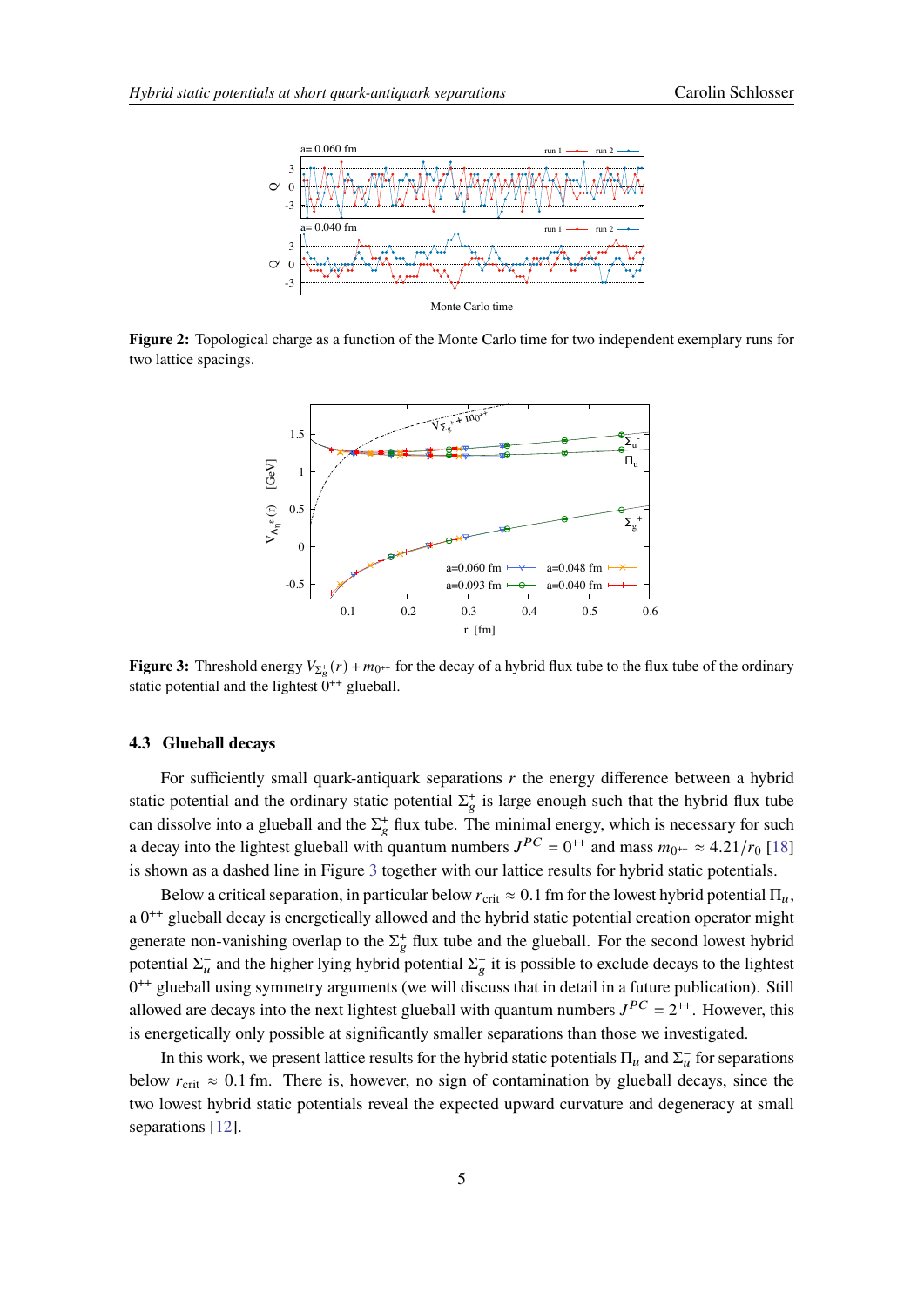## **Acknowledgments**

We thank Christian Reisinger for providing his multilevel code and helpful conversations.

M.W. acknowledges funding by the Heisenberg Programme of the Deutsche Forschungsgemeinschaft (DFG, German Research Foundation) – Projektnummer 399217702.

Calculations on the Goethe-HLR and on the FUCHS-CSC high-performance computer of the Frankfurt University were conducted for this research. We would like to thank HPC-Hessen, funded by the State Ministry of Higher Education, Research and the Arts, for programming advice.

## **References**

- <span id="page-5-0"></span>[1] E. Braaten, C. Langmack and D.H. Smith, *Selection Rules for Hadronic Transitions of XYZ Mesons*, *[Phys. Rev. Lett.](https://doi.org/10.1103/PhysRevLett.112.222001)* **112** (2014) 222001 [[1401.7351](https://arxiv.org/abs/1401.7351)].
- [2] C. Meyer and E. Swanson, *Hybrid Mesons*, *[Prog. Part. Nucl. Phys.](https://doi.org/10.1016/j.ppnp.2015.03.001)* **82** (2015) 21 [[1502.07276](https://arxiv.org/abs/1502.07276)].
- [3] E.S. Swanson, *XYZ States: Theory Overview*, *[AIP Conf. Proc.](https://doi.org/10.1063/1.4949381)* **1735** (2016) 020013 [[1512.04853](https://arxiv.org/abs/1512.04853)].
- [4] R.F. Lebed, R.E. Mitchell and E.S. Swanson, *Heavy-Quark QCD Exotica*, *[Prog. Part. Nucl.](https://doi.org/10.1016/j.ppnp.2016.11.003) Phys.* **93** [\(2017\) 143](https://doi.org/10.1016/j.ppnp.2016.11.003) [[1610.04528](https://arxiv.org/abs/1610.04528)].
- [5] S.L. Olsen, T. Skwarnicki and D. Zieminska, *Nonstandard heavy mesons and baryons: Experimental evidence*, *[Rev. Mod. Phys.](https://doi.org/10.1103/RevModPhys.90.015003)* **90** (2018) 015003 [[1708.04012](https://arxiv.org/abs/1708.04012)].
- <span id="page-5-1"></span>[6] N. Brambilla, S. Eidelman, C. Hanhart, A. Nefediev, C.-P. Shen, C.E. Thomas et al., *The states: experimental and theoretical status and perspectives*, *[Phys. Rept.](https://doi.org/10.1016/j.physrep.2020.05.001)* **873** (2020) 1 [[1907.07583](https://arxiv.org/abs/1907.07583)].
- <span id="page-5-2"></span>[7] S. Perantonis and C. Michael, *Static potentials and hybrid mesons from pure su(3) lattice gauge theory*, *[Nuclear Physics B](https://doi.org/https://doi.org/10.1016/0550-3213(90)90386-R)* **347** (1990) 854 .
- <span id="page-5-4"></span>[8] K. Juge, J. Kuti and C. Morningstar, *Gluon excitations of the static quark potential and the hybrid quarkonium spectrum*, *[Nucl. Phys. B Proc. Suppl.](https://doi.org/10.1016/S0920-5632(97)00759-7)* **63** (1998) 326 [[hep-lat/9709131](https://arxiv.org/abs/hep-lat/9709131)].
- [9] K. Juge, J. Kuti and C. Morningstar, *Ab initio study of hybrid anti-b g b mesons*, *[Phys. Rev.](https://doi.org/10.1103/PhysRevLett.82.4400) Lett.* **82** [\(1999\) 4400](https://doi.org/10.1103/PhysRevLett.82.4400) [[hep-ph/9902336](https://arxiv.org/abs/hep-ph/9902336)].
- [10] E. Braaten, C. Langmack and D.H. Smith, *Born-Oppenheimer Approximation for the XYZ Mesons*, *[Phys. Rev. D](https://doi.org/10.1103/PhysRevD.90.014044)* **90** (2014) 014044 [[1402.0438](https://arxiv.org/abs/1402.0438)].
- <span id="page-5-3"></span>[11] S. Capitani, O. Philipsen, C. Reisinger, C. Riehl and M. Wagner, *Precision computation of hybrid static potentials in SU(3) lattice gauge theory*, *[Phys. Rev. D](https://doi.org/10.1103/PhysRevD.99.034502)* **99** (2019) 034502 [[1811.11046](https://arxiv.org/abs/1811.11046)].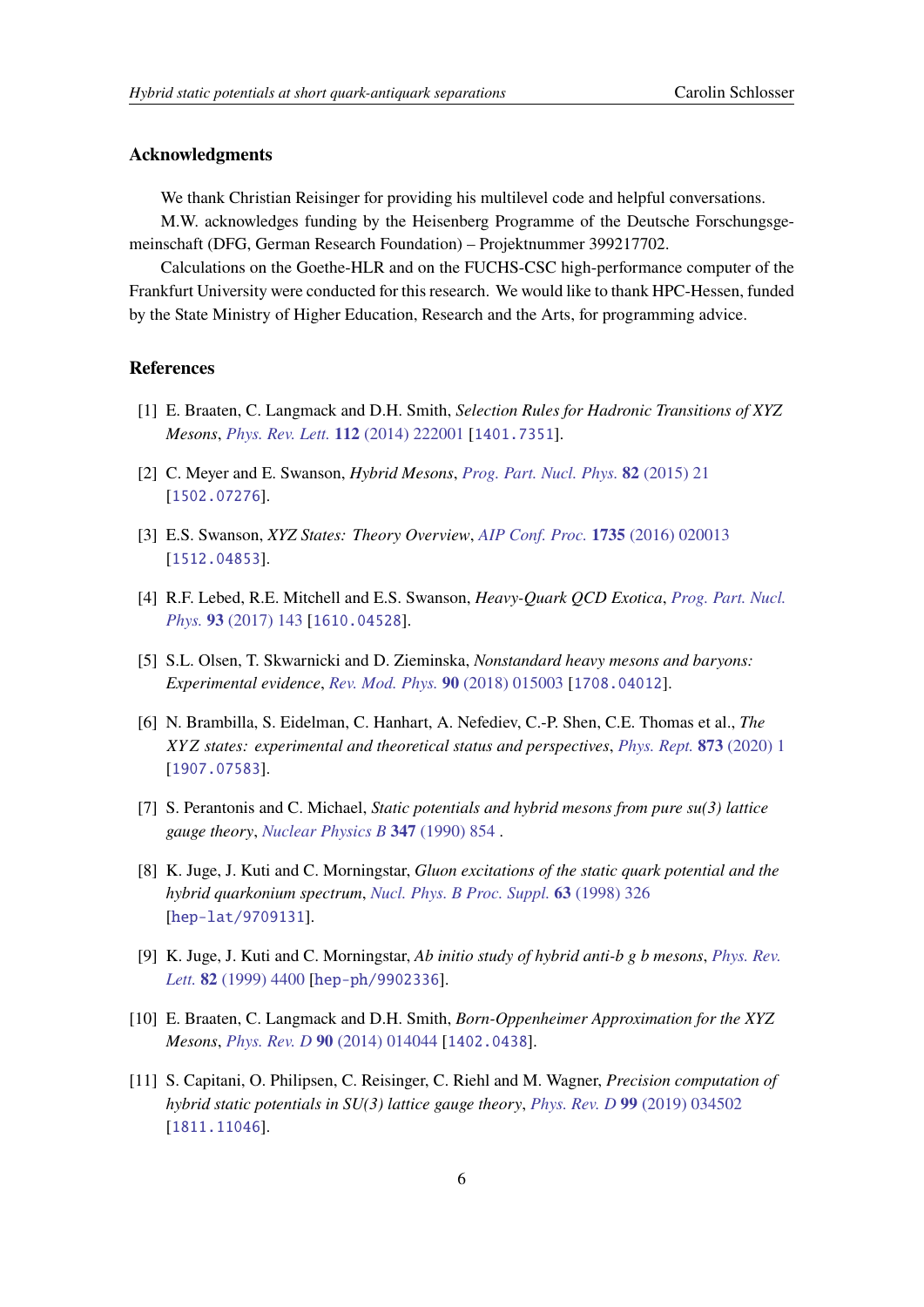- <span id="page-6-0"></span>[12] M. Berwein, N. Brambilla, J. Tarrús Castellà and A. Vairo, *Quarkonium Hybrids with Nonrelativistic Effective Field Theories*, *[Phys. Rev. D](https://doi.org/10.1103/PhysRevD.92.114019)* **92** (2015) 114019 [[1510.04299](https://arxiv.org/abs/1510.04299)].
- [13] R. Oncala and J. Soto, *Heavy Quarkonium Hybrids: Spectrum, Decay and Mixing*, *[Phys.](https://doi.org/10.1103/PhysRevD.96.014004) Rev.* **D96** [\(2017\) 014004](https://doi.org/10.1103/PhysRevD.96.014004) [[1702.03900](https://arxiv.org/abs/1702.03900)].
- [14] N. Brambilla, W.K. Lai, J. Segovia, J. Tarrús Castellà and A. Vairo, *Spin structure of heavy-quark hybrids*, *[Phys. Rev. D](https://doi.org/10.1103/PhysRevD.99.014017)* **99** (2019) 014017 [[1805.07713](https://arxiv.org/abs/1805.07713)].
- <span id="page-6-1"></span>[15] N. Brambilla, W.K. Lai, J. Segovia and J. Tarrús Castellà, *QCD spin effects in the heavy hybrid potentials and spectra*, *[Phys. Rev. D](https://doi.org/10.1103/PhysRevD.101.054040)* **101** (2020) 054040 [[1908.11699](https://arxiv.org/abs/1908.11699)].
- <span id="page-6-2"></span>[16] S. Perantonis, A. Huntley and C. Michael, *Static potentials from pure su(2) lattice gauge theory*, *Nuclear Physics* **326** (1989) 544.
- [17] K.J. Juge, J. Kuti and C.J. Morningstar, *A Study of hybrid quarkonium using lattice QCD*, *[AIP Conf. Proc.](https://doi.org/10.1063/1.56000)* **432** (1998) 136 [[hep-ph/9711451](https://arxiv.org/abs/hep-ph/9711451)].
- <span id="page-6-10"></span>[18] C.J. Morningstar and M.J. Peardon, *The Glueball spectrum from an anisotropic lattice study*, *Phys. Rev.* **D60** [\(1999\) 034509](https://doi.org/10.1103/PhysRevD.60.034509) [[hep-lat/9901004](https://arxiv.org/abs/hep-lat/9901004)].
- [19] K.J. Juge, J. Kuti and C. Morningstar, *Fine structure of the QCD string spectrum*, *[Phys. Rev.](https://doi.org/10.1103/PhysRevLett.90.161601) Lett.* **90** [\(2003\) 161601](https://doi.org/10.1103/PhysRevLett.90.161601) [[hep-lat/0207004](https://arxiv.org/abs/hep-lat/0207004)].
- [20] G.S. Bali and A. Pineda, *QCD phenomenology of static sources and gluonic excitations at short distances*, *[Phys. Rev. D](https://doi.org/10.1103/PhysRevD.69.094001)* **69** (2004) 094001 [[hep-ph/0310130](https://arxiv.org/abs/hep-ph/0310130)].
- <span id="page-6-3"></span>[21] K.J. Juge, J. Kuti and C. Morningstar, *Excitations of the static quark anti-quark system in several gauge theories*, in *International Conference on Color Confinement and Hadrons in Quantum Chromodynamics - Confinement 2003*, 2003, [DOI](https://doi.org/10.1142/9789812702845_0017) [[hep-lat/0312019](https://arxiv.org/abs/hep-lat/0312019)].
- <span id="page-6-4"></span>[22] O. Philipsen, C. Pinke, A. Sciarra and M. Bach, *CL*2*QCD - Lattice QCD based on OpenCL*, *PoS* **[LATTICE2014](https://doi.org/10.22323/1.214.0038)** (2014) 038 [[1411.5219](https://arxiv.org/abs/1411.5219)].
- <span id="page-6-5"></span>[23] M. Lüscher and P. Weisz, *Locality and exponential error reduction in numerical lattice gauge theory*, *JHEP* **09** [\(2001\) 010](https://doi.org/10.1088/1126-6708/2001/09/010) [[hep-lat/0108014](https://arxiv.org/abs/hep-lat/0108014)].
- <span id="page-6-6"></span>[24] S. Necco and R. Sommer, *The N(f) = 0 heavy quark potential from short to intermediate distances*, *[Nucl. Phys. B](https://doi.org/10.1016/S0550-3213(01)00582-X)* **622** (2002) 328 [[hep-lat/0108008](https://arxiv.org/abs/hep-lat/0108008)].
- <span id="page-6-7"></span>[25] ETM collaboration, *The Static-light meson spectrum from twisted mass lattice QCD*, *[JHEP](https://doi.org/10.1088/1126-6708/2008/12/058)* **12** [\(2008\) 058](https://doi.org/10.1088/1126-6708/2008/12/058) [[0810.1843](https://arxiv.org/abs/0810.1843)].
- <span id="page-6-8"></span>[26] S. Necco, *The Static quark potential and scaling behavior of SU(3) lattice Yang-Mills theory*, phd thesis, 2003. [hep-lat/0306005](https://arxiv.org/abs/hep-lat/0306005).
- <span id="page-6-9"></span>[27] N. Brambilla, A. Pineda, J. Soto and A. Vairo, *Potential NRQCD: An Effective theory for heavy quarkonium*, *[Nucl. Phys. B](https://doi.org/10.1016/S0550-3213(99)00693-8)* **566** (2000) 275 [[hep-ph/9907240](https://arxiv.org/abs/hep-ph/9907240)].